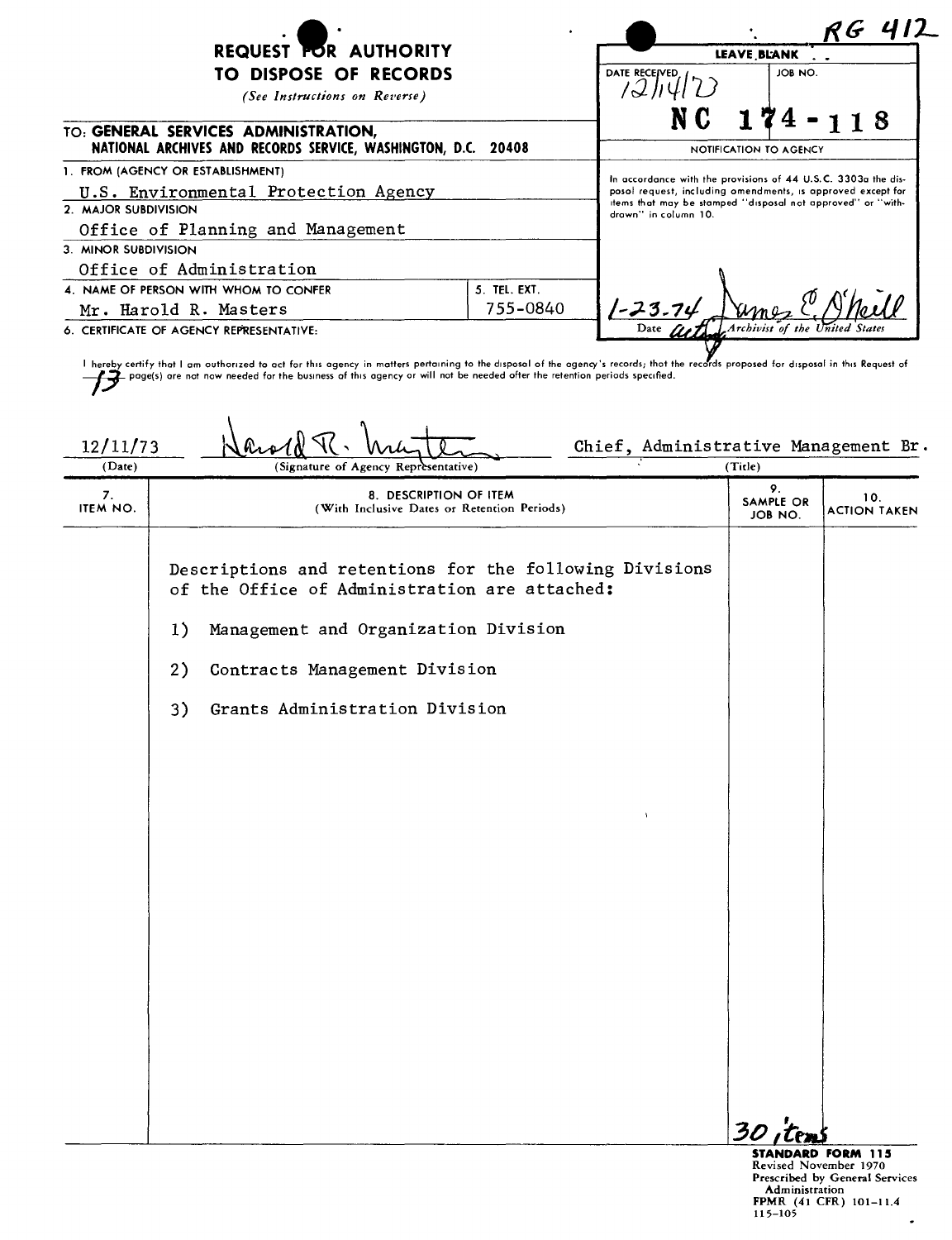## ~ORGANIZATION AND MANAGEMENT - ADMINISTRATIVE MANAGEMENT

 $\ddot{\phantom{0}}$  .

The records described below relate to the formal organization and management and general administrative management functions. These records document the various overall efforts toward the direction and supervision of the activities and functions which control the operations of the Agency.

|       | Name and Description of Record/File                                                                                                                                                                                                                                                                                                             | Retention Period<br>and Disposition                                                                                                                                                                                                                                                        |
|-------|-------------------------------------------------------------------------------------------------------------------------------------------------------------------------------------------------------------------------------------------------------------------------------------------------------------------------------------------------|--------------------------------------------------------------------------------------------------------------------------------------------------------------------------------------------------------------------------------------------------------------------------------------------|
| 1.    | Management Study Records. These files<br>consist of staff studies; analyses of<br>administrative policies and procedures;<br>manpower surveys; organization and<br>methods surveys and studies; activity,<br>progress, management improvement, and<br>other reports; and special project<br>studies and surveys and the resulting<br>reports.   | DISPOSAL NOT<br><b>APPROVED</b><br>Retention:<br>Permanent.<br>Disposition: Break file<br>one year after completion<br>of study/report. Keep in<br>office for 4 years, then<br>transfer to the Federal<br>Records Center. Keep in<br>FRC for 15 years, then<br>offer to National Archives. |
| $2$ . | Organizational Plan. Correspondence<br>relating to the establishment and<br>reorganization of the Agency;<br>includes mission, functions, and<br>changes in organizational directives;<br>functional statements; delegations<br>of authority, including Headquarters,<br>Regional and field offices.                                            | <b>JISPOSAL NOT</b><br>Retention: Permanent.<br>APPROVED<br>Disposition: Break file<br>when superseded or can-<br>celed. Keep in office for<br>4 years, then transfer to<br>the Federal Records Center.<br>Keep in FRC for 15 years,<br>then offer to National<br>Archives.                |
| 3.    | Project control files showing assign-<br>ments, progress, and completion of<br>projects.                                                                                                                                                                                                                                                        | Destroy 1 year<br>Retention:<br>after year in which project<br>is closed.<br>See Retention<br>Disposition:<br>above.                                                                                                                                                                       |
| 4.    | EPA Directives.                                                                                                                                                                                                                                                                                                                                 |                                                                                                                                                                                                                                                                                            |
|       | Official record copy of each<br>а.<br>EPA internal directive which is<br>retained as basic documentation of<br>Agency policy, programs, and pro-<br>cedures. Case file of the direc-<br>tive will contain approved<br>directive, copies of appropriate<br>coordination, drafts, and other<br>appropriate material relating to<br>the directive. | <b>GISPOSAL NOT</b><br>Retention:<br>Permanent.<br>APPROVED<br>Disposition:<br>Break file<br>when superseded or canceled.<br>Keep in Agency for 4 years,<br>then transfer to the Federal<br>Records Center. Keep in FRC<br>for 15 years, then offer to<br>National Archives.               |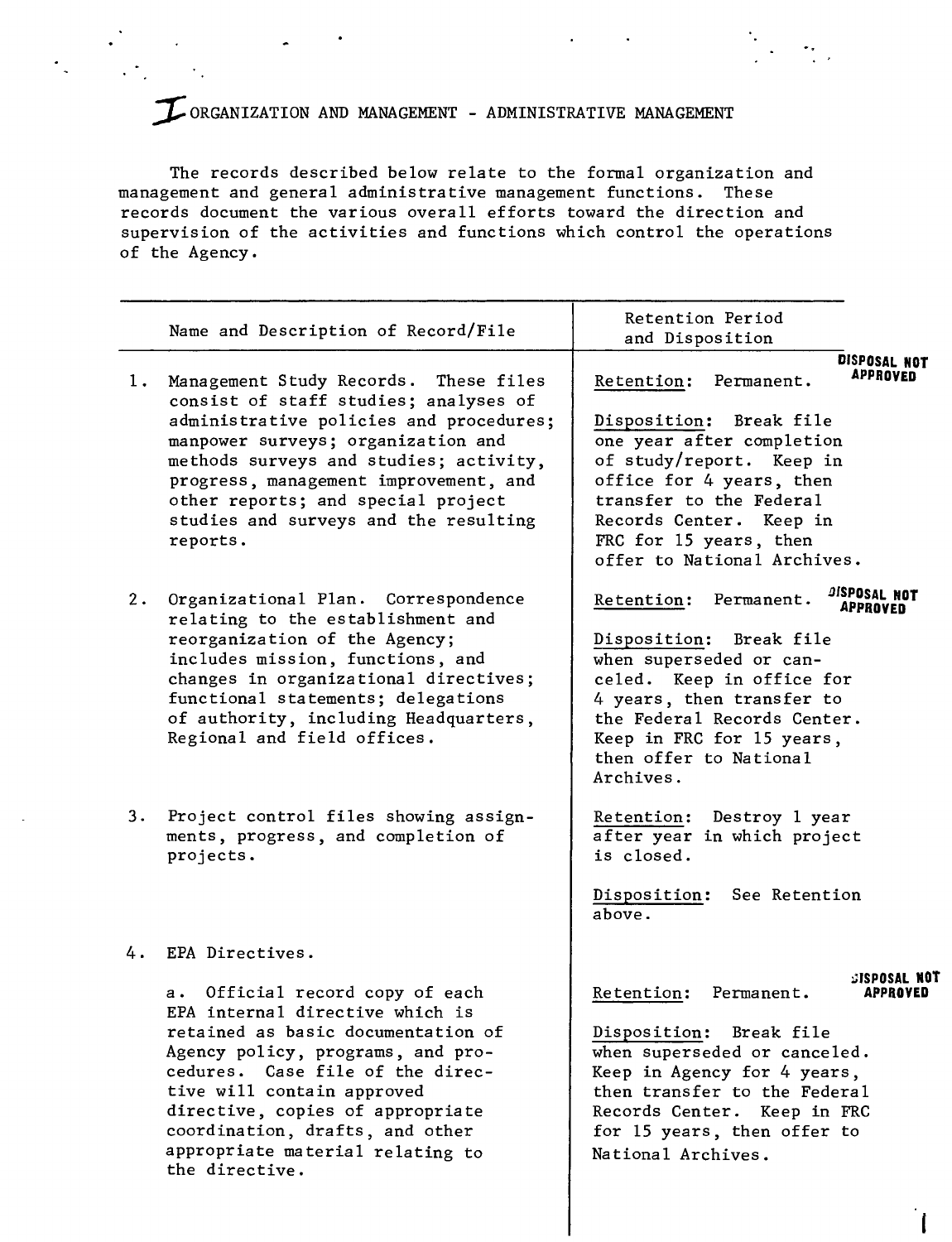| Name and Description of Record/File                                           | Retention Period<br>and Disposition                      |
|-------------------------------------------------------------------------------|----------------------------------------------------------|
| Other copies.<br>b.                                                           | Retention: Destroy when<br>no longer needed.             |
|                                                                               | Disposition: See Retention<br>above.                     |
| 5. EPA Forms. Each EPA form case file<br>will contain data showing the incep- | Retention: Permanent.                                    |
| tion and scope of the form, the                                               | Disposition: Break file                                  |
| program or administrative purposes                                            | when superseded or can-                                  |
| served by the form, and the related<br>procedures instituted, revised,        | celed. Keep in office for<br>2 years, then transfer to   |
| superseded, or canceled.                                                      | the Federal Records Center.                              |
|                                                                               | Keep in FRC for 15 years,                                |
|                                                                               | then offer to National                                   |
|                                                                               | Archives.                                                |
| 6. Records disposition files. These<br>files contain documents of descrip-    | DISPOSAL NOT<br><b>APPROVED</b><br>Retention: Permanent. |
| tive inventories, disposal authori-                                           | Disposition: Break file                                  |
| zations, schedules for the retire-                                            | when superseded, canceled,                               |
| ment of records, approved microfilm-                                          | or no longer needed. Keep                                |
| ing procedures and instructions and                                           | in office for 2 years, then                              |
| request for microfilming, and                                                 | transfer to the Federal<br>Records Center. Keep in       |
| correspondence relating to<br>revisions.                                      | FRC for 15 years, then                                   |
|                                                                               | offer to National Archives.                              |
| 7. Statistical reports of records<br>holdings.                                | Destroy after<br>Retention:<br>3 years.                  |
|                                                                               | Disposition: See Retention<br>above.                     |
|                                                                               |                                                          |
|                                                                               |                                                          |
|                                                                               |                                                          |
|                                                                               |                                                          |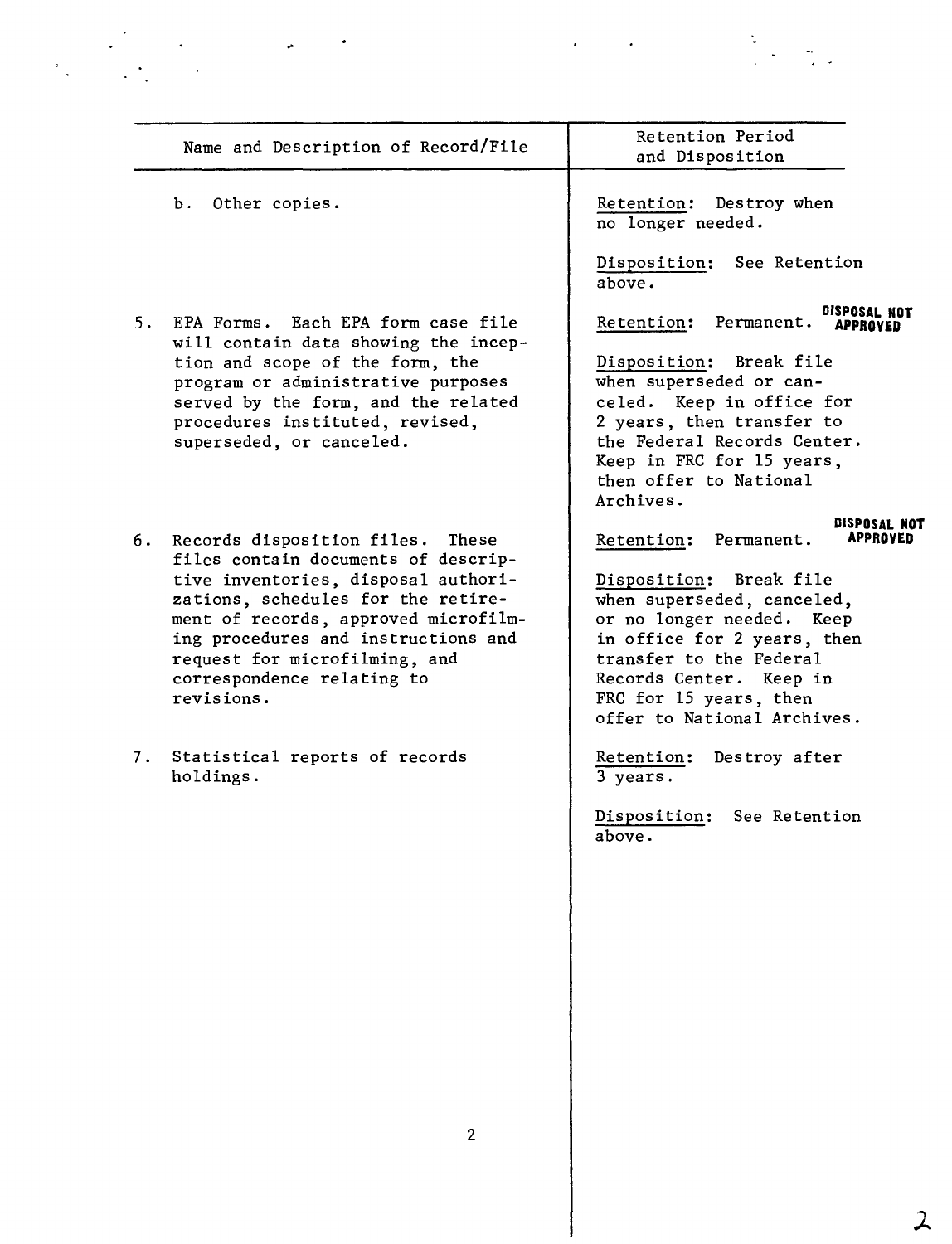

These files include administrative approval, a charter, a listing of members and all changes thereto, waivers in committee rules, copies of agenda and notice of meetings, minutes of meetings, studies, reports, and other related data required. All official records except inventory records on interagency and intraagency committees, charters, and rosters are maintained by the Executive Secretary of the Committee.

| Name and Description of Record/File                                                                                                                                                                                                                                                                                                                                                                                                                                                                                                                                                                                                                                                                                                           |                           | Retention Period                                                                                                                                                                                                                                 |
|-----------------------------------------------------------------------------------------------------------------------------------------------------------------------------------------------------------------------------------------------------------------------------------------------------------------------------------------------------------------------------------------------------------------------------------------------------------------------------------------------------------------------------------------------------------------------------------------------------------------------------------------------------------------------------------------------------------------------------------------------|---------------------------|--------------------------------------------------------------------------------------------------------------------------------------------------------------------------------------------------------------------------------------------------|
| 1.<br>Committee records.<br>tained for the following types of<br>committees: Advisory, Interagency,<br>Intraagency, and International.<br>case file will contain as appropriate<br>the following documents.<br>Inventory records on interagency<br>а.<br>and intraagency committees.<br>Ъ.<br>Charters.<br>Rosters.<br>c.<br>d.<br>Other documents made available to<br>or prepared for or by each advisory<br>committee.<br>Notice of meeting.<br>е.<br>f.<br>Agenda.<br>Background papers prepared by<br>$g$ .<br>consultants.<br>Financial records.<br>h.<br>i.<br>Working papers, drafts, and<br>studies.<br>Membership appointments.<br>i.<br>Determinations re closed meetings.<br>k.<br>1.<br>Federal Register Notices of<br>Meetings. | Records are main-<br>Each | and Disposition<br>Retention:<br>Retain 5 years.<br>Disposition: Break file<br>when superseded or canceled.<br>Keep in office 1 additional<br>year, then transfer to the<br>Federal Records Center.<br>Keep in FRC for 4 years,<br>then destroy. |
|                                                                                                                                                                                                                                                                                                                                                                                                                                                                                                                                                                                                                                                                                                                                               |                           |                                                                                                                                                                                                                                                  |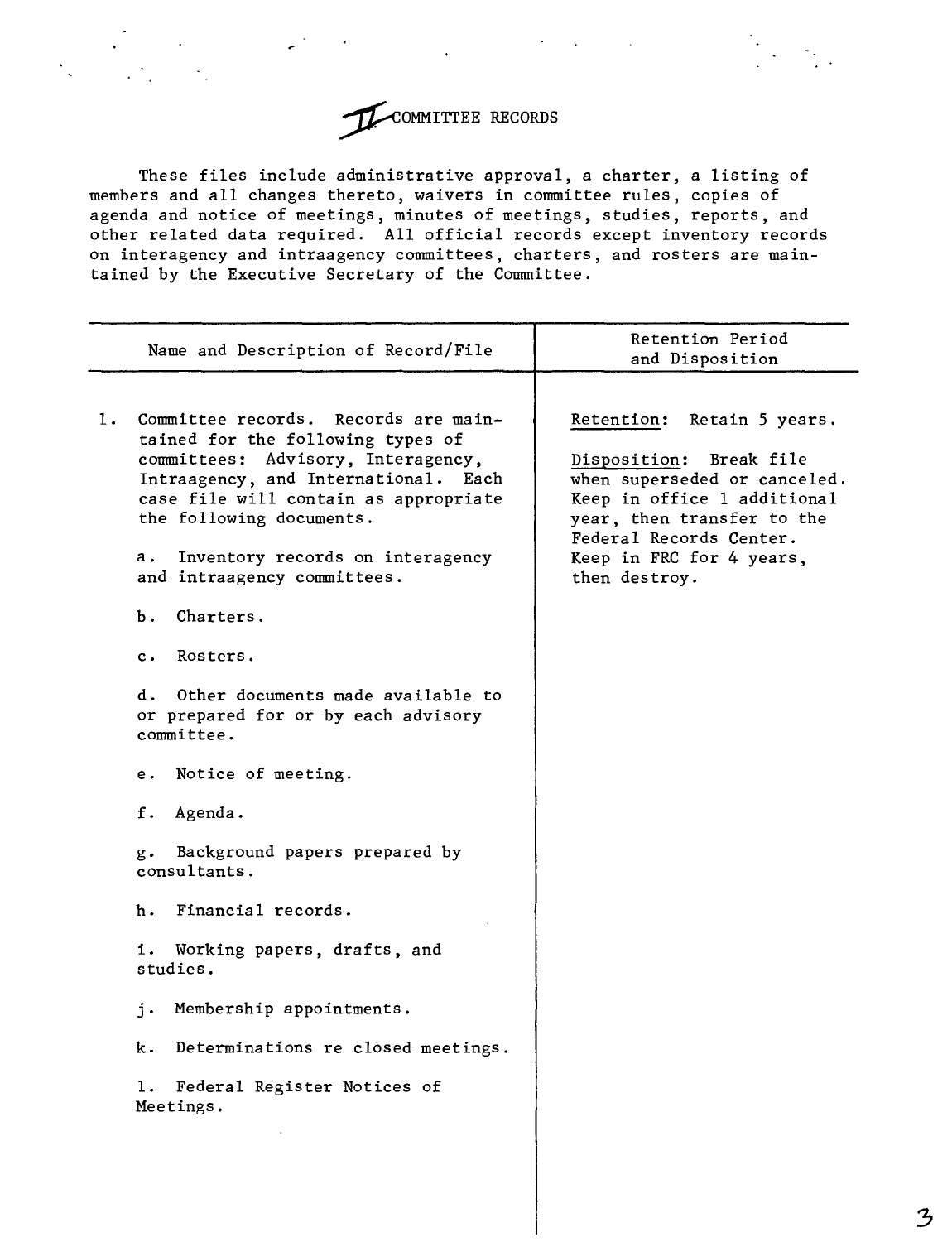|    | Name and Description of Record/File                                                                                                                                      | Retention Period<br>and Disposition                                                                                                                                                                                                     |
|----|--------------------------------------------------------------------------------------------------------------------------------------------------------------------------|-----------------------------------------------------------------------------------------------------------------------------------------------------------------------------------------------------------------------------------------|
|    | 2. Reports. This will include summary<br>reports and minutes of meetings and<br>committee reports received, issued or<br>approved by advisory committees.                | Retention: Retain 5 years.<br>Disposition: Break file<br>when committee is superseded<br>or canceled. Keep in office<br>1 additional year, then<br>transfer to the Federal<br>Records Center. Keep in FRC<br>for 4 years, then destroy. |
| 3. | Transcripts. Records of official<br>transcripts of committee meetings.                                                                                                   | Retention: Retain 5 years.<br>Disposition: Break file<br>when committee is superseded<br>or canceled. Keep in office<br>1 additional year, then<br>transfer to the Federal<br>Records Center. Keep in FRC<br>for 4 years, then destroy. |
|    | 4. Informal meetings. These files<br>contain documents relating to the<br>scheduling, participation, and other<br>matters necessary to the completion<br>of the meeting. | Retention: Break file upon<br>completion of meeting. Keep<br>in office 1 year, then<br>destroy.<br>Disposition: See Retention<br>above.                                                                                                 |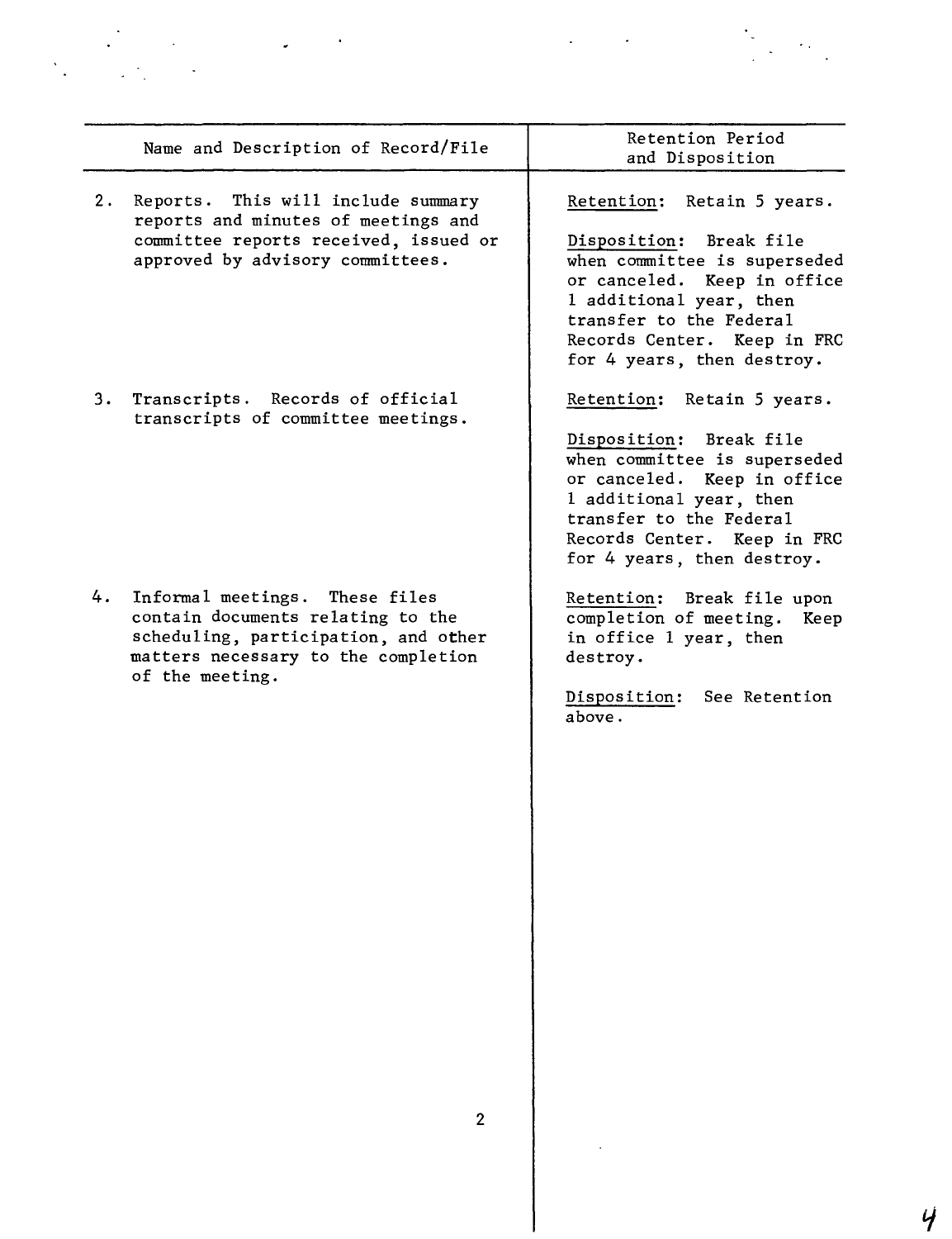

Emergency preparedness records include the plans for the continued operation of EPA in a national emergency or disaster, administrative records pertaining to operation of the program, working papers accumulated from tests, and reports of operation tests.

|    | Name and Description of Record/File                                                                                                                                                                                                                                                                                                                       | Retention Period<br>and Disposition                                                                                                                                                                                                                                                                                                                                                                                                                                          |
|----|-----------------------------------------------------------------------------------------------------------------------------------------------------------------------------------------------------------------------------------------------------------------------------------------------------------------------------------------------------------|------------------------------------------------------------------------------------------------------------------------------------------------------------------------------------------------------------------------------------------------------------------------------------------------------------------------------------------------------------------------------------------------------------------------------------------------------------------------------|
| 1. | Emergency Preparedness Program.<br>These<br>files contain plans for the continued<br>operation of EPA in wartime or national<br>disaster, includes correspondence,<br>reports and instructions, charts and<br>plans used in defense mobilization<br>planning, evacuation shelters, emer-<br>gency relocation and the vital<br>records protection program. | Retention: Retain M years.<br>Disposition: Break file<br>when plans have been super-<br>seded or canceled. Keep in<br>office 1 additional year<br>after complying with<br>criteria of Office of<br>Preparedness in GSA for any<br>material having a security<br>classification. When the<br>criteria has been complied<br>with, then transfer to the<br>Federal Records Center.<br>Keep in FRC for $\cancel{15}$ years,<br>then destroy.                                     |
| 2. | Plans and directives. Case file<br>contains copies of records accumu-<br>lated for preparation and issuance<br>of plans and directives consisting<br>of a record copy of each plan or<br>directive issued with related<br>background papers.                                                                                                              | DISPOSAL NOT<br>Retention: Permanent.<br>APPROVED<br>Disposition: Break file<br>when plans have been super-<br>seded or canceled. Keep in<br>office 1 additional year<br>after complying with<br>criteria of Office of Pre-<br>paredness in GSA for any<br>material having a security<br>classification. When the<br>criteria has been complied<br>with, then transfer to the<br>Federal Records Center.<br>Keep in FRC for 15 years,<br>then offer to National<br>Archives. |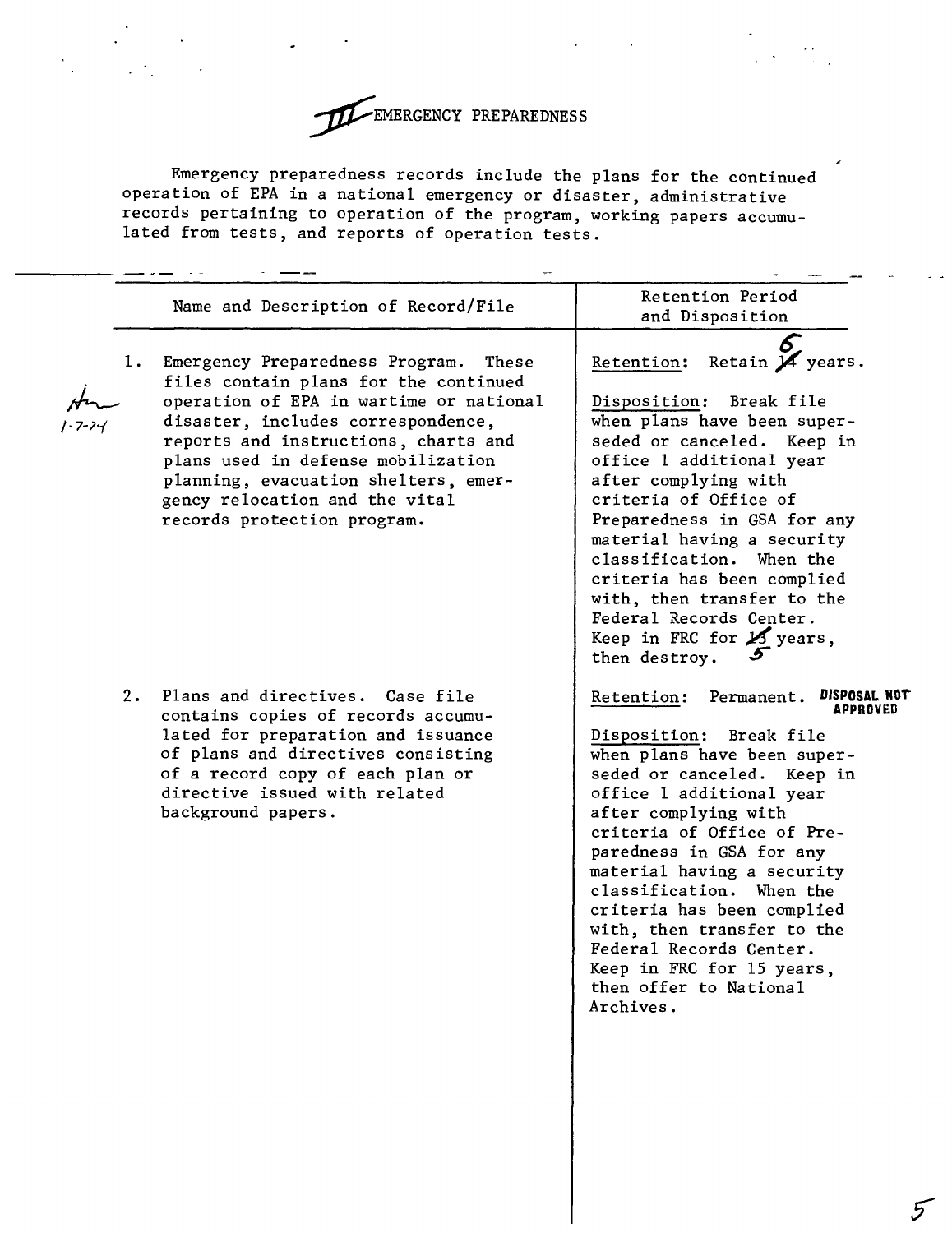|    | Name and Description of Record/File                                                                                                                                                                                                                                                         | Retention Period<br>and Disposition                                                                                                                                                                                                                                                  |
|----|---------------------------------------------------------------------------------------------------------------------------------------------------------------------------------------------------------------------------------------------------------------------------------------------|--------------------------------------------------------------------------------------------------------------------------------------------------------------------------------------------------------------------------------------------------------------------------------------|
| 3. | Correspondence files of administration<br>and operation of the emergency prepared-<br>ness planning program.                                                                                                                                                                                | Retention: Retain 2 years.<br>Disposition: Break file at<br>end of year. Keep in office<br>for 2 years, then destroy.<br>Material must be destroyed<br>in accordance with security<br>regulations.                                                                                   |
| 4. | Reports of operations tests consisting<br>of documents which reflect consoli-<br>dated or comprehensive reports<br>reflecting Agency-wide results of<br>tests conducted under emergency plans.                                                                                              | Retention: Break file when <b>APPI</b><br>superseded or canceled.<br>Keep in office 1 additional<br>year, then transfer to the<br>Federal Records Center.<br>Keep in FRC for 15 years,<br>then offer to National<br>Archives.<br>Disposition: See Retention<br>above.                |
| 5. | Operations test files contain working<br>papers accumulated from tests con-<br>ducted under emergency plans, such as<br>instructions to members participating<br>in tests, staffing assignments,<br>messages, tests of communications<br>and facilities, and retained copies<br>of reports. | Retention: Destroy when no<br>longer needed.<br>Disposition: Break file<br>when superseded or canceled.<br>Keep in office for 3 years,<br>then destroy after complying<br>with criteria of Office of<br>Preparedness in GSA for any<br>material having a security<br>classification. |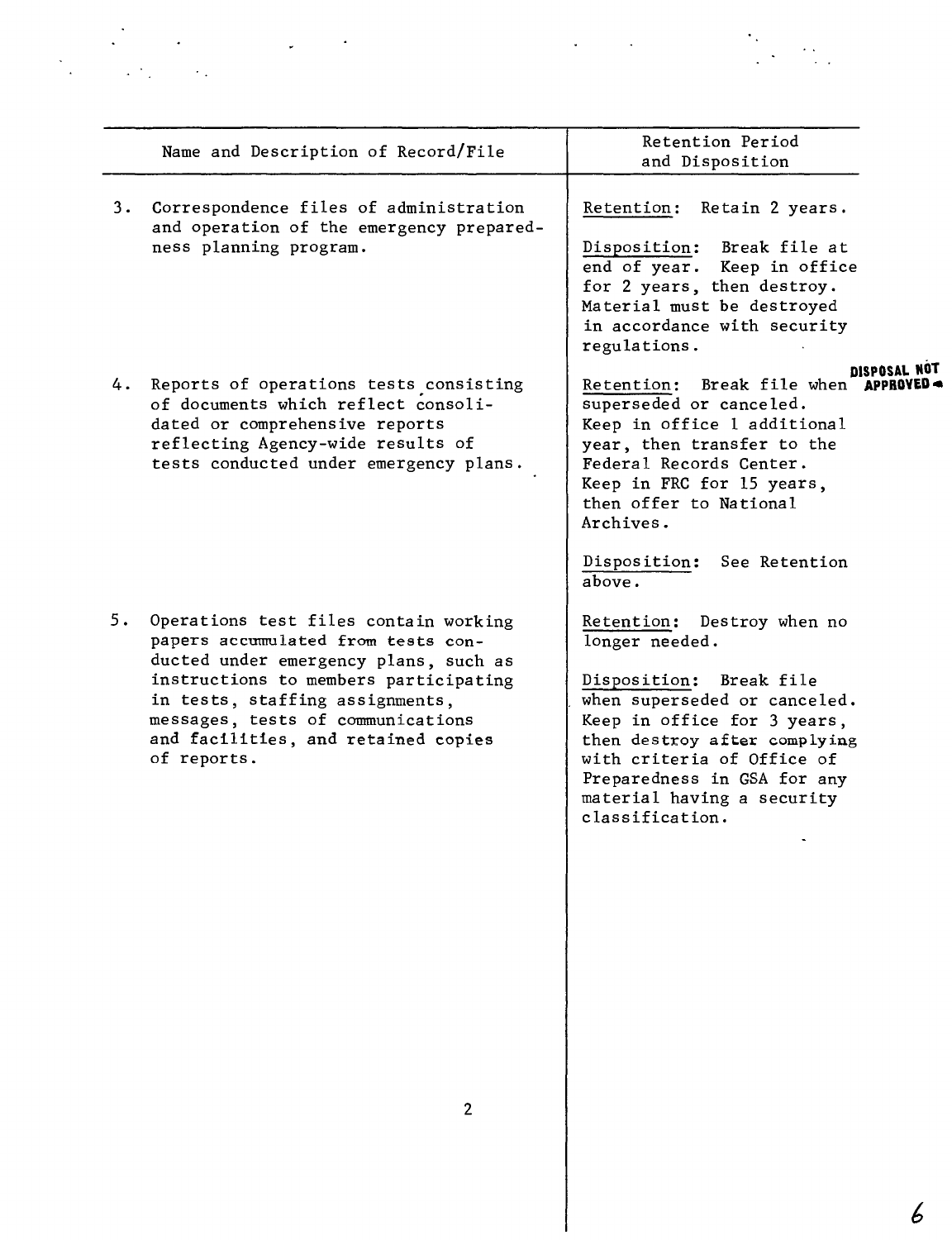

These records relate to grants and fellowships awarded to universities, colleges, State and interstate agencies and other public and private institutions; to expand the base of training and education in the causes control and prevention of environmental pollution; to support and promote the coordination of Research, Development, and Demonstration projects; and to help meet the cost of expanding and improving State environmental control programs.

|    | NAME AND DESCRIPTION OF RECORD/FILE                                                                                                      | RETENTION PERIOD<br>AND DISPOSITION                                                                                                                                                                                                                                                 |
|----|------------------------------------------------------------------------------------------------------------------------------------------|-------------------------------------------------------------------------------------------------------------------------------------------------------------------------------------------------------------------------------------------------------------------------------------|
| 1. | Records relating to development, manage-<br>ment, and evaluation of grants.                                                              |                                                                                                                                                                                                                                                                                     |
|    | Policy and regulations which establish<br>а.<br>and implement operational procedures<br>for the administration of grants.                | DISPOSAL N<br>Retention: Permanent.<br>APPROVED<br>Disposition: Keep in<br>office for 2 years after<br>material has been super-<br>seded or canceled and<br>then transfer to Federal<br>Records Center. Maintain<br>in FRC for 10 years, then<br>offer to the National<br>Archives. |
|    | b. General administrative correspond-<br>ence pertaining to normal day-to-day<br>activities of the Grants Administra-<br>tion of grants. | Retention: 2 years plus<br>current year.<br>Disposition: Break file at<br>end of 1 year. Keep in<br>office for 2 years and then<br>destroy.                                                                                                                                         |
|    | Inquiries<br>$c \cdot$                                                                                                                   |                                                                                                                                                                                                                                                                                     |
|    | (1)<br>Congressional                                                                                                                     | Retention: 2 years plus<br>current year.<br>Disposition: Break file at<br>end of year. Keep in office                                                                                                                                                                               |
|    | (2) Controlled                                                                                                                           | for. 2 years and then destroy.<br>Retention: 2 years plus<br>current year.<br>Disposition. Break file at<br>end of year.<br>Keep in office<br>2 years and then destroy.                                                                                                             |
|    |                                                                                                                                          |                                                                                                                                                                                                                                                                                     |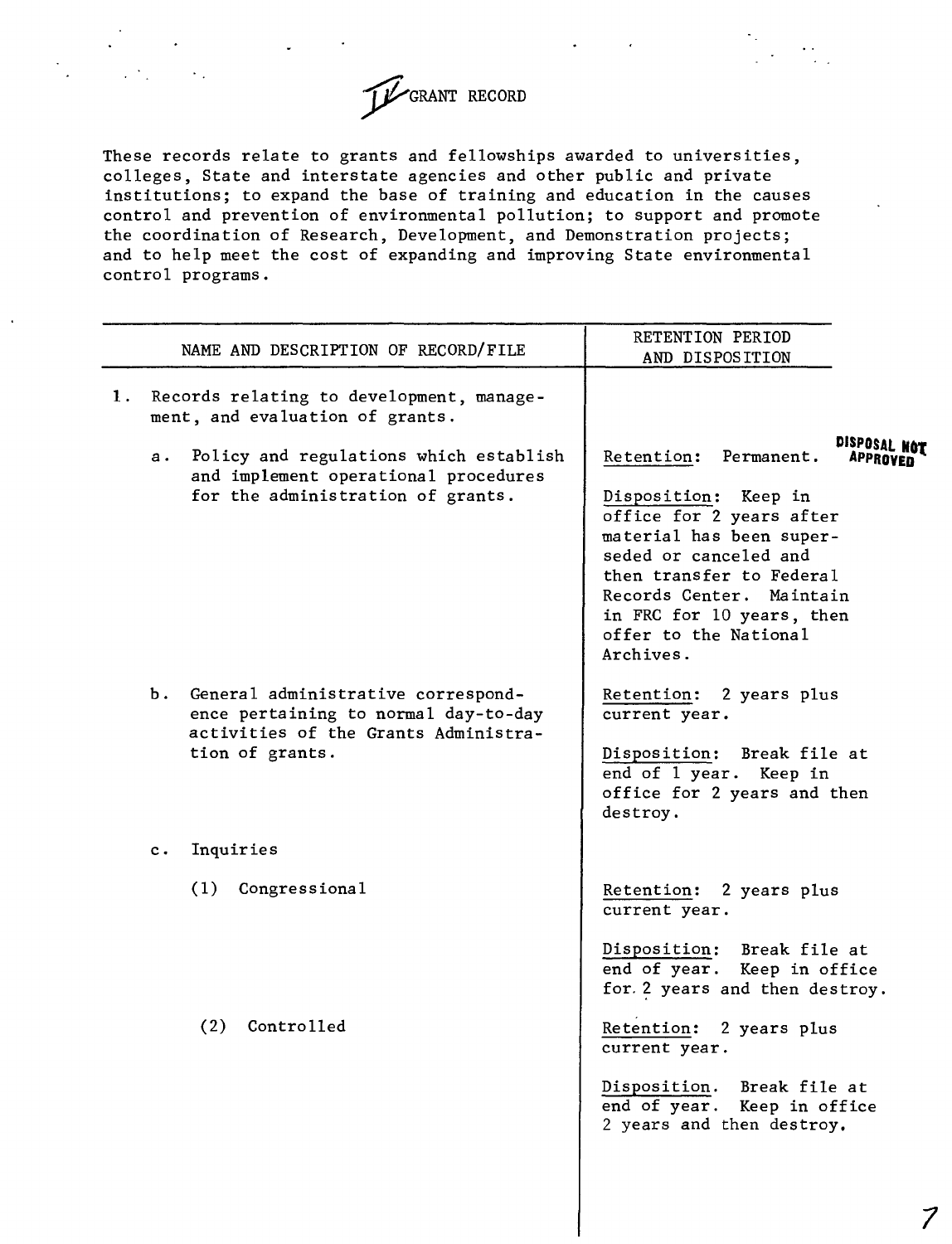|    | NAME AND DESCRIPTION OF RECORD/FILE                                                                                                                                                                                                                                                                                     | RETENTION PERIOD<br>AND DISPOSITION                                                                                                                                                          |
|----|-------------------------------------------------------------------------------------------------------------------------------------------------------------------------------------------------------------------------------------------------------------------------------------------------------------------------|----------------------------------------------------------------------------------------------------------------------------------------------------------------------------------------------|
|    | (3) Uncontrolled                                                                                                                                                                                                                                                                                                        | Retention: 1 year plus<br>current year.                                                                                                                                                      |
|    |                                                                                                                                                                                                                                                                                                                         | Disposition: Break file<br>at end of year. Keep in<br>office 1 additional and<br>then destroy.                                                                                               |
| 2. | Administrative reports and data<br>relating to Grants.                                                                                                                                                                                                                                                                  | Retention: $\mathbf{\mathbf{\Psi}}$ years plus<br>current year.                                                                                                                              |
|    |                                                                                                                                                                                                                                                                                                                         | Disposition: Break file<br>at end of year. Keep in<br>office for $\ell$ year $\ell$ , and<br>then transfer to Federal<br>Records Center. Maintain<br>in FRC for 3 years and<br>then destroy. |
|    | 3. Research and Development, Demonstra-<br>tion, and Training Grants and<br>Fellowships. Official files contain                                                                                                                                                                                                         | Retention: $\frac{1}{2}$ years after<br>termination.                                                                                                                                         |
|    | proposals, reviews, offers and accept-<br>ances, awards notices, correspondence<br>reports, etc. These records also<br>include statements of suitability,<br>approval forms, and payment records.                                                                                                                       | Disposition: Break file<br>upon termination. Keep in<br>office one year and then<br>transfer to Federal Records<br>Center. Maintain in FRC<br>for <b>3</b> years and then destroy.           |
|    | 4. State and Local Assistance Grants.<br>These records are maintained in the<br>regional offices. Written requests<br>for deviation from established policy<br>or procedure are submitted by the<br>regional offices and retained in<br>Headquarters. All other input is<br>transmitted by computer and stored<br>eape. |                                                                                                                                                                                              |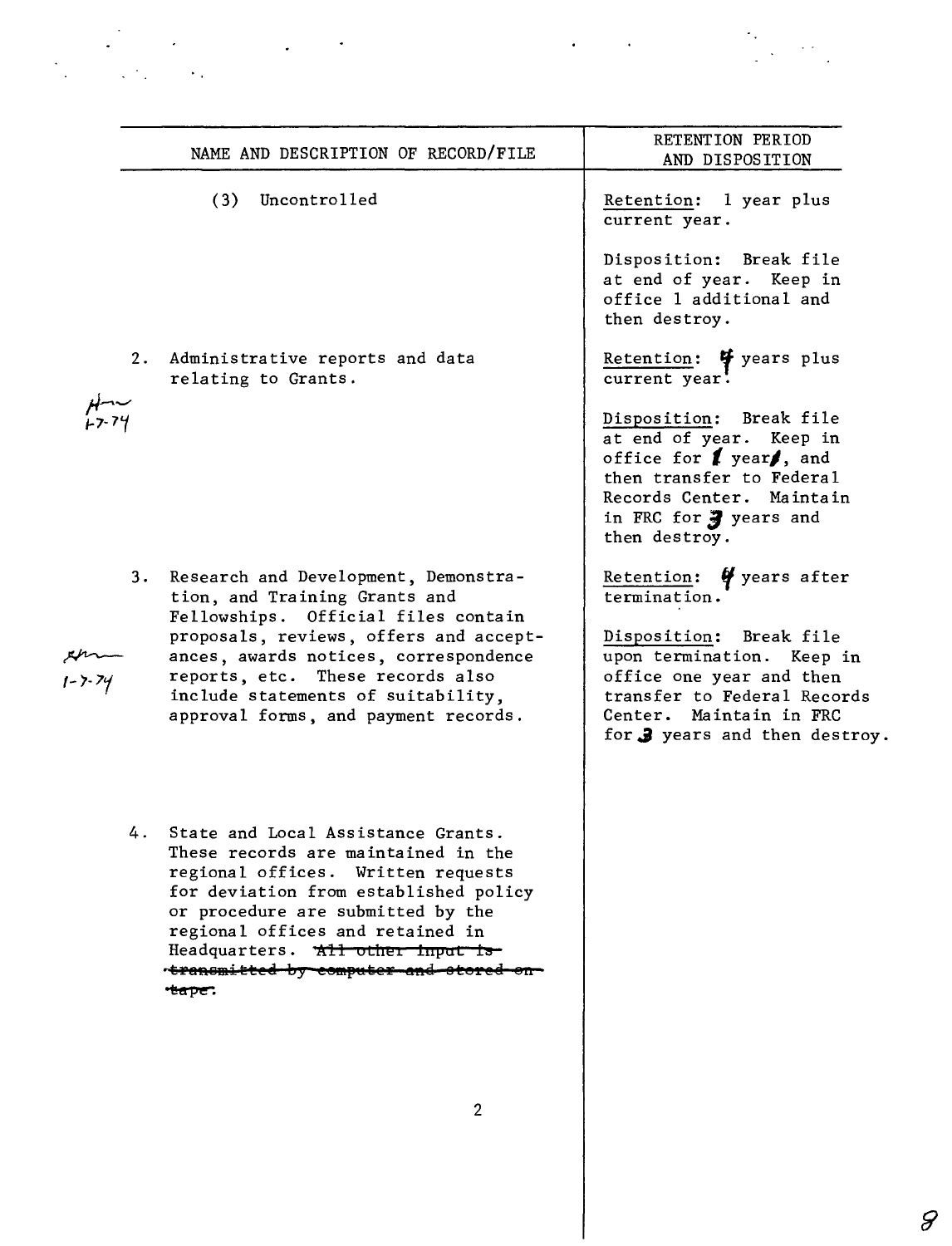|                 | NAME AND DESCRIPTION OF RECORD/FILE                                                                                                                                       | RETENTION PERIOD<br>AND DISPOSITION                                                                                                                                                                                             |
|-----------------|---------------------------------------------------------------------------------------------------------------------------------------------------------------------------|---------------------------------------------------------------------------------------------------------------------------------------------------------------------------------------------------------------------------------|
|                 | *Deviation requests.<br>а.                                                                                                                                                | Retention: 4 years plus<br>current year.                                                                                                                                                                                        |
|                 |                                                                                                                                                                           | Disposition: Break file<br>at end of year. Keep in<br>office for $\boldsymbol{\ell}$ years and<br>then transfer to Federal<br>Records Center. Maintain<br>in FRC for 3 years and<br>then destroy.                               |
| withdrawn       | Ъ.<br>Computer data.                                                                                                                                                      | Retention: Permanent.<br><b>WILHDRAWN</b>                                                                                                                                                                                       |
| $\mu$<br>1-7-74 |                                                                                                                                                                           | Disposition: Keep in<br>office for 3 years and<br>then transfer to Federal<br>Records Center. Maintain<br>in FRC for 10 years and<br>then offer to the National<br>Archives.                                                    |
|                 | 5. Rejections of grant and fellowship<br>applications. Official files of<br>disapproved applications contain<br>proposals, rejection notices, and<br>correspondence, etc. | Retention: $\mathbf{\nabla}$ years plus<br>current year.<br>Disposition: Break file<br>at end of year. Keep in<br>office 1 year and then<br>transfer to Federal Records<br>Center. Maintain in FRC<br>3 years and then destroy. |

 $\label{eq:2.1} \mathcal{L}(\mathcal{L}^{\mathcal{L}}) = \mathcal{L}(\mathcal{L}^{\mathcal{L}}) = \mathcal{L}(\mathcal{L}^{\mathcal{L}})$ 

 $\label{eq:2} \mathcal{L} = \mathcal{L} \left( \mathcal{L} \right) \left( \mathcal{L} \right) \left( \mathcal{L} \right) \left( \mathcal{L} \right) \left( \mathcal{L} \right)$ 

\*Inquiries occurring five years or more after will be referred to Regional Office. date of deviation request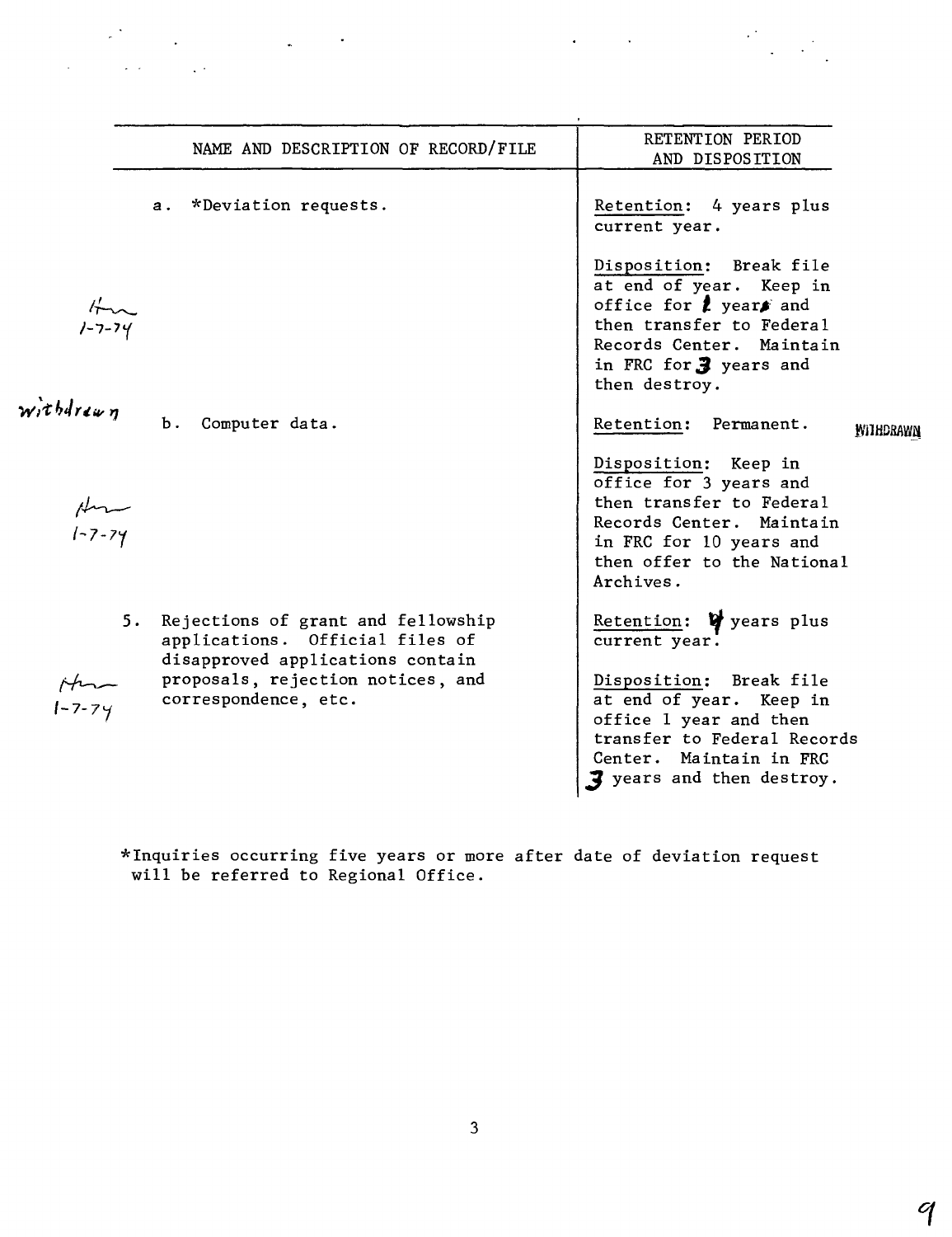

*f*

Agency procurement records include the papers and files involved in obtaining goods and nonpersonal services, reporting procurement needs, and related supply matters which are part of daily procurement operations rather than staff or policy functions. The basic procurement files reflect a considerable range of procedure from simple small purchases to complicated prime contractor and subcontractor operations.

|        | Name and Description of Record/File                                                                                                                                                                                                                                                               | Retention Period<br>and Disposition                                                                                                                                                                                                                     |
|--------|---------------------------------------------------------------------------------------------------------------------------------------------------------------------------------------------------------------------------------------------------------------------------------------------------|---------------------------------------------------------------------------------------------------------------------------------------------------------------------------------------------------------------------------------------------------------|
|        | 1. Correspondence files of procurement<br>operating units pertaining to their<br>internal operation and administration.                                                                                                                                                                           | Retention: Retain 2 years.<br>Disposition: Break file at<br>end of year. Keep in office<br>for 2 years, then destroy.                                                                                                                                   |
|        | 2. Administrative reports and data<br>relating to procurement operations.                                                                                                                                                                                                                         |                                                                                                                                                                                                                                                         |
|        | Reports and data used for work-<br>а.<br>load purposes.                                                                                                                                                                                                                                           | Retention: Retain 6 years.                                                                                                                                                                                                                              |
|        |                                                                                                                                                                                                                                                                                                   | Disposition: Break file at<br>end of year. Keep in office<br>for 6 years, then destroy.                                                                                                                                                                 |
|        | b. All other reports and data.                                                                                                                                                                                                                                                                    | Retention: Retain $\frac{p}{q}$ years.                                                                                                                                                                                                                  |
|        |                                                                                                                                                                                                                                                                                                   | Disposition: Break file at<br>end of year. Keep in office<br>for 1 year, then transfer to<br>Federal Records Center.<br>Keep in FRC for 3 years,<br>then destroy.                                                                                       |
| l-7-14 | 3. Procurement files (as described<br>in item 5) involving transactions<br>of \$25,000 or more and document-<br>ing the initiation and development<br>of transactions that deviate from<br>established precedents with respect<br>to general agency procurement or<br>major procurement programs. | PERMANENT.<br>Retention: / Retain<br>DISPOSAL NOT<br>Disposition: Break file at<br>APPROVEN<br>end of year. Keep in office<br>for 3 years, then transfer to<br>Federal Records Center. Keep<br>in FRC for 12 years, then<br>offer to National Archives. |
|        |                                                                                                                                                                                                                                                                                                   |                                                                                                                                                                                                                                                         |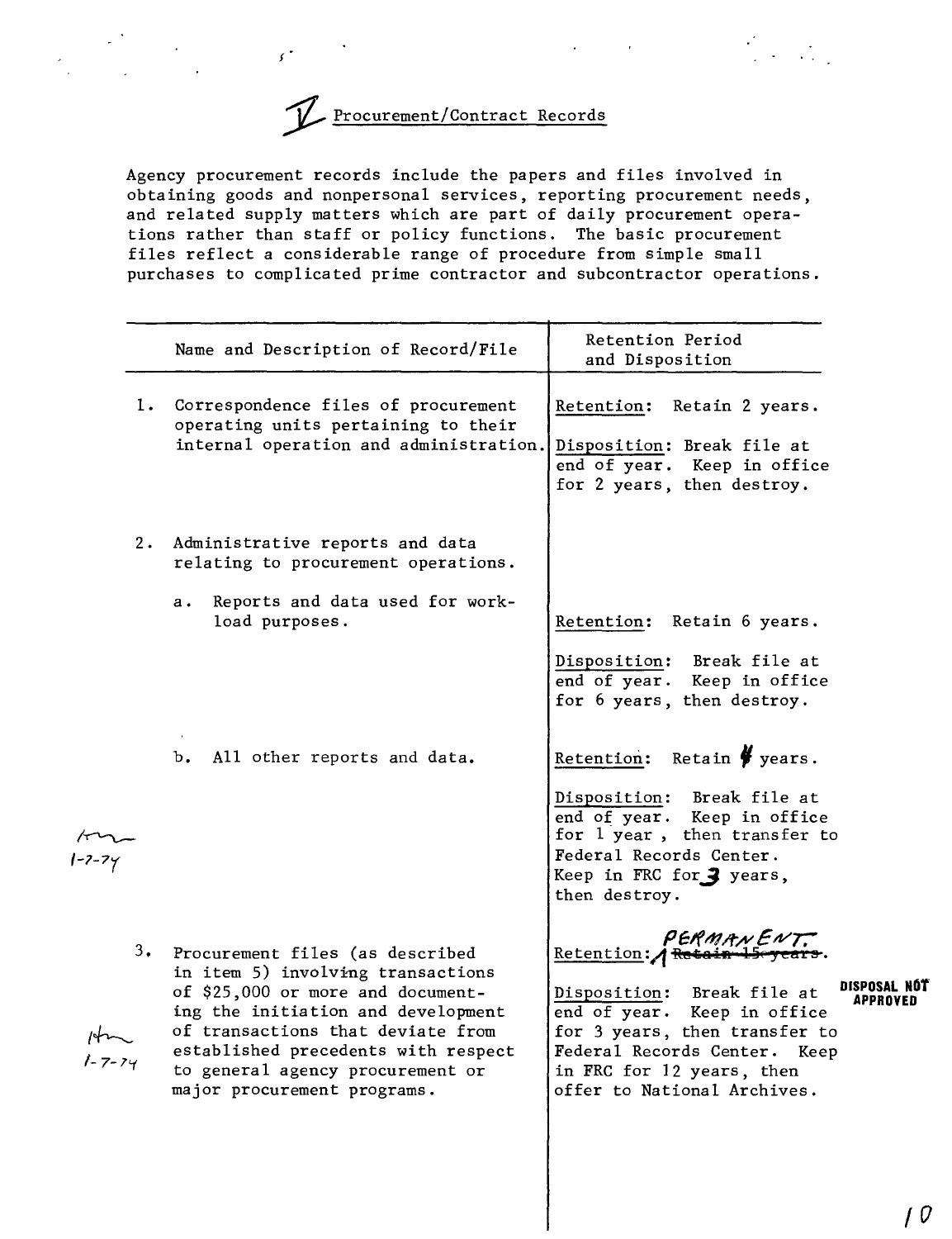|                                | Name and Description of Record/File                                                                                                                                                                                                                                                                                                         | VELENCION TETION<br>and Disposition                                                                                                                                                                                                                                                                        |                  |
|--------------------------------|---------------------------------------------------------------------------------------------------------------------------------------------------------------------------------------------------------------------------------------------------------------------------------------------------------------------------------------------|------------------------------------------------------------------------------------------------------------------------------------------------------------------------------------------------------------------------------------------------------------------------------------------------------------|------------------|
| 4.                             | Papers documenting the acquisition<br>of real property (by purchase, condemna-<br>tion, donation, exchange, or otherwise).                                                                                                                                                                                                                  |                                                                                                                                                                                                                                                                                                            |                  |
| $with drawn$<br>$\n  k - 7-74$ | Papers for property acquired prior<br>a.<br>to January $1, 1921.$                                                                                                                                                                                                                                                                           | Retention:<br>Permanent<br>Disposition:<br>See<br>Retention above.                                                                                                                                                                                                                                         | <b>MITHDRAWN</b> |
|                                | b. Papers for property acquired since<br>January 1, 1921, other than<br>abstract or certificate of title.                                                                                                                                                                                                                                   | Retain 10<br>Retention:<br>years.<br>Disposition: Break file<br>after unconditional sale<br>or release by the Govern-<br>ment of conditions,<br>restrictions, mortgage<br>or other liens. Keep in<br>office for 2 years, trans-<br>fer to Federal Records<br>Center. Keep in FRC 9<br>years, then destory. |                  |
|                                | 5. Contract, requisition, purchase<br>order, lease, and bond and surety<br>records, including correspondence<br>and related papers pertaining to<br>award, administration, receipt,<br>inspection, and payment (other<br>than those covered in items 3 and 4).<br>Procurement or purchase organiza-<br>а.<br>tion copy, and related papers. |                                                                                                                                                                                                                                                                                                            |                  |
|                                | (1)<br>Transactions of \$2,500 or<br>less.                                                                                                                                                                                                                                                                                                  | Retention: Retain $\mathbf{\mathcal{G}}$ years<br>after final payment.<br>Disposition: Break file<br>at the end of fiscal year.<br>Keep in office for 1 year,<br>then transfer to Federal<br>Records Center. Keep in<br>FRC for $\frac{1}{2}$ years after<br>final payment, then destroy.                  |                  |

 $\mathcal{L}^{\text{max}}_{\text{max}}$ 

*II*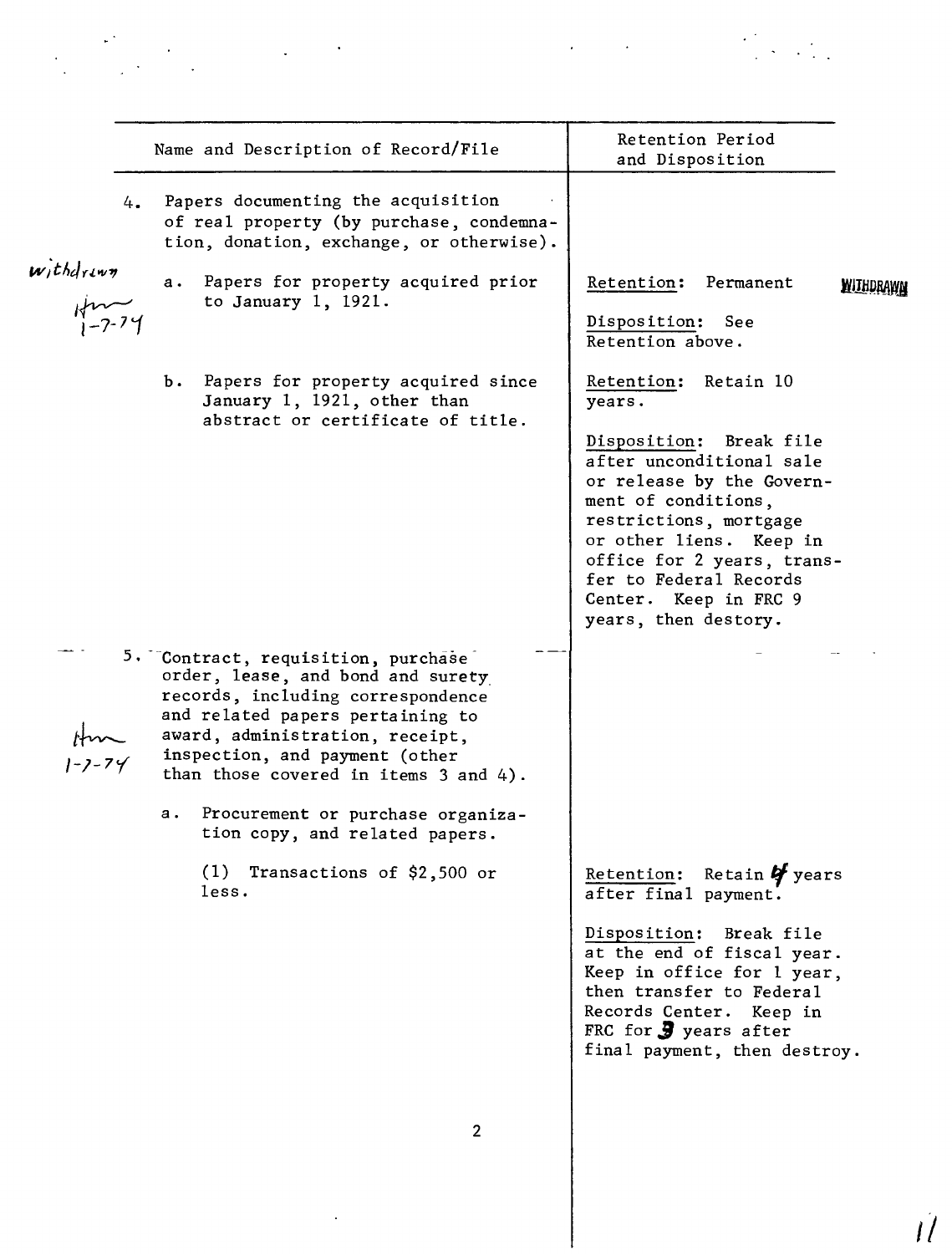|                                                                                                                                                                              | and Disposition                                                                                                                                                                                     |
|------------------------------------------------------------------------------------------------------------------------------------------------------------------------------|-----------------------------------------------------------------------------------------------------------------------------------------------------------------------------------------------------|
|                                                                                                                                                                              |                                                                                                                                                                                                     |
| $(2)$ Transactions over \$2,500.                                                                                                                                             | Retention: Retain 6 years<br>after final payment.                                                                                                                                                   |
|                                                                                                                                                                              | Disposition: Break file at<br>the end of fiscal year.<br>Keep in office for 1 year,<br>then transfer to Federal<br>Records Center. Keep in<br>FRC for 5 years after<br>final payment, then destroy. |
| Obligation copy.<br>b.                                                                                                                                                       | Retention: Destroy after<br>funds have been obligated.                                                                                                                                              |
|                                                                                                                                                                              | Disposition: See Reten-<br>tion above.                                                                                                                                                              |
| c. Other copies.                                                                                                                                                             | Retention: Retain 1 year<br>after completion of<br>transaction.                                                                                                                                     |
|                                                                                                                                                                              | Disposition: Break file at<br>the end of fiscal year.<br>Keep in office 1 year after<br>completion of transaction,<br>then destroy.                                                                 |
| Files of Volume and Workload<br>6.<br>reports on procurement and supply<br>operations and procedures, other<br>than those incorporated in case<br>files of a general nature. |                                                                                                                                                                                                     |
| Copies received from other units<br>$a \cdot$<br>for internal purposes or for<br>transmission to staff agencies.                                                             | Retain 1 year.<br>Retention:                                                                                                                                                                        |
|                                                                                                                                                                              | Disposition: Break file at<br>end of year. Keep in office<br>1 year, then destroy.                                                                                                                  |
| Copies in other reporting units<br>b.<br>and related work papers.                                                                                                            | Retain 2 years.<br>Retention:<br>Disposition: Break file at<br>end of year. Keep in office                                                                                                          |